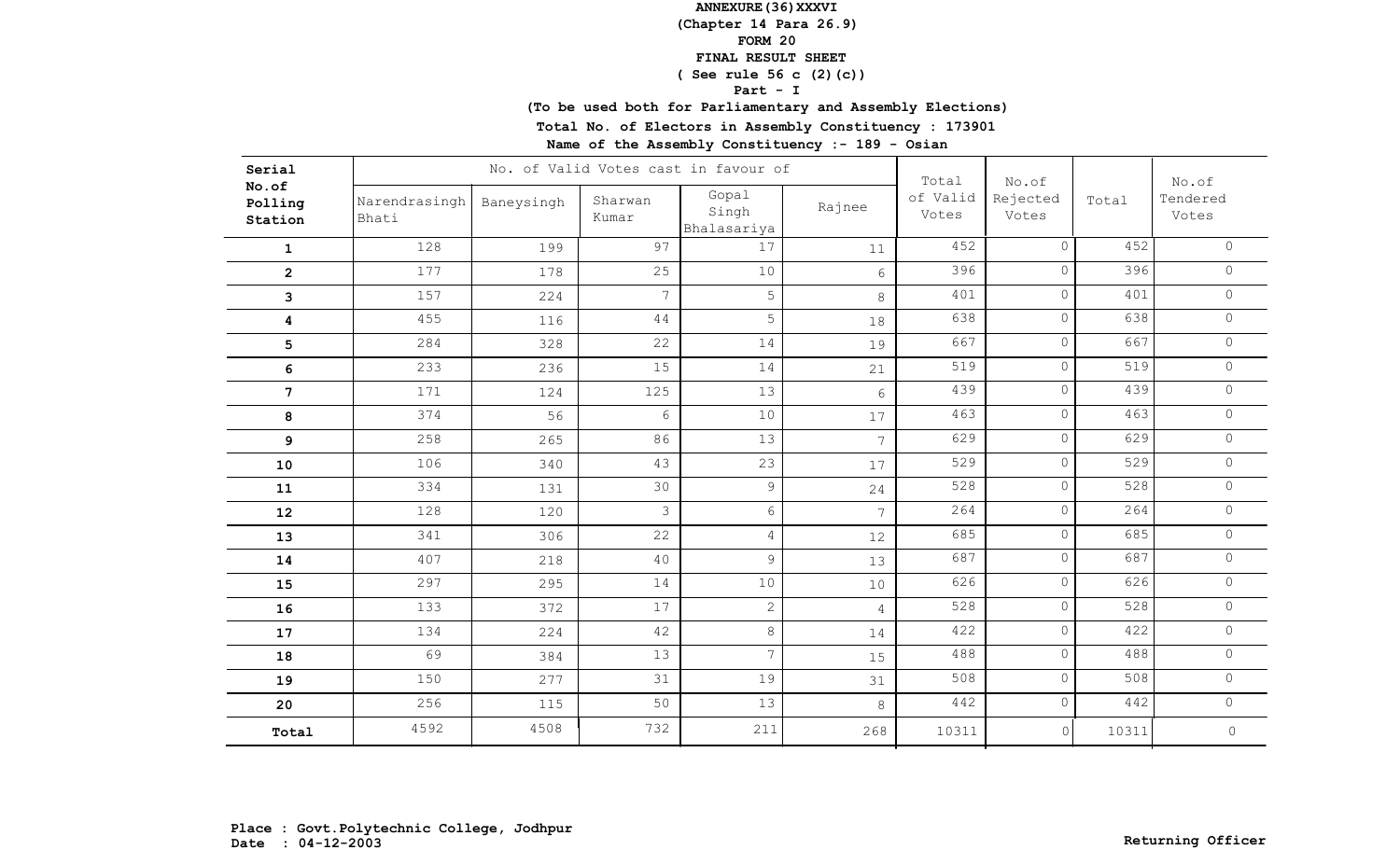**(Chapter 14 Para 26.9)**

**FORM 20**

 **FINAL RESULT SHEET**

 **( See rule 56 c (2)(c))**

**Part - I**

**(To be used both for Parliamentary and Assembly Elections)**

**Total No. of Electors in Assembly Constituency : 173901**

| Serial                      |                        |            | No. of Valid Votes cast in favour of |                               | Total          | No.of             |                   | No.of |                     |
|-----------------------------|------------------------|------------|--------------------------------------|-------------------------------|----------------|-------------------|-------------------|-------|---------------------|
| No.of<br>Polling<br>Station | Narendrasingh<br>Bhati | Baneysingh | Sharwan<br>Kumar                     | Gopal<br>Singh<br>Bhalasariya | Rajnee         | of Valid<br>Votes | Rejected<br>Votes | Total | Tendered<br>Votes   |
| 21                          | 233                    | 169        | 16                                   | 17                            | 27             | 462               | $\circ$           | 462   | $\circ$             |
| 22                          | 379                    | 183        | 134                                  | $\,8\,$                       | 19             | 723               | $\circ$           | 723   | $\circ$             |
| 23                          | 399                    | 240        | 91                                   | 19                            | 16             | 765               | $\circ$           | 765   | $\circ$             |
| 24                          | 264                    | 143        | 17                                   | 5                             | 10             | 439               | $\circ$           | 439   | $\circ$             |
| 25                          | 156                    | 202        | 21                                   | 30                            | 14             | 423               | $\circ$           | 423   | $\circ$             |
| 26                          | 339                    | 240        | 17                                   | 16                            | 9              | 621               | $\circ$           | 621   | $\mathbf{1}$        |
| 27                          | 296                    | 382        | 35                                   | 14                            | 22             | 749               | $\circ$           | 749   | $\circ$             |
| 28                          | 163                    | 334        | $7\phantom{.0}$                      | 4                             | 5              | 513               | $\circ$           | 513   | $\circ$             |
| 29                          | 266                    | 189        | 11                                   | $\overline{7}$                | 22             | 495               | $\circ$           | 495   | $\circ$             |
| 30                          | 139                    | 443        | 15                                   | 8                             | 6              | 611               | $\circ$           | 611   | $\circ$             |
| 31                          | 377                    | 344        | 15                                   | 13                            | 10             | 759               | $\circ$           | 759   | $\mathsf{O}\xspace$ |
| 32                          | 320                    | 267        | 14                                   | 22                            | 19             | 642               | $\circ$           | 642   | $\circ$             |
| 33                          | 345                    | 304        | 21                                   | 8                             | 10             | 688               | $\circ$           | 688   | $\circ$             |
| 34                          | 280                    | 181        | 19                                   | 12                            | 13             | 505               | $\circ$           | 505   | $\circ$             |
| 35                          | 255                    | 279        | 25                                   | 10                            | 20             | 589               | $\circ$           | 589   | $\circ$             |
| 36                          | 183                    | 144        | 14                                   | 21                            | 25             | 387               | $\circ$           | 387   | $\circ$             |
| 37                          | 204                    | 169        | 5                                    | $\overline{4}$                | $\mathfrak{Z}$ | 385               | $\overline{0}$    | 385   | $\circ$             |
| 38                          | 237                    | 126        | 12                                   | 24                            | 33             | 432               | $\overline{0}$    | 432   | $\circ$             |
| 39                          | 383                    | 284        | 40                                   | 10                            | 23             | 740               | $\circ$           | 740   | $\circ$             |
| 40                          | 368                    | 123        | 20                                   | $\overline{4}$                | 23             | 538               | $\circ$           | 538   | $\circ$             |
| Total                       | 5586                   | 4746       | 549                                  | 256                           | 329            | 11466             | $\circ$           | 11466 | $\mathbf{1}$        |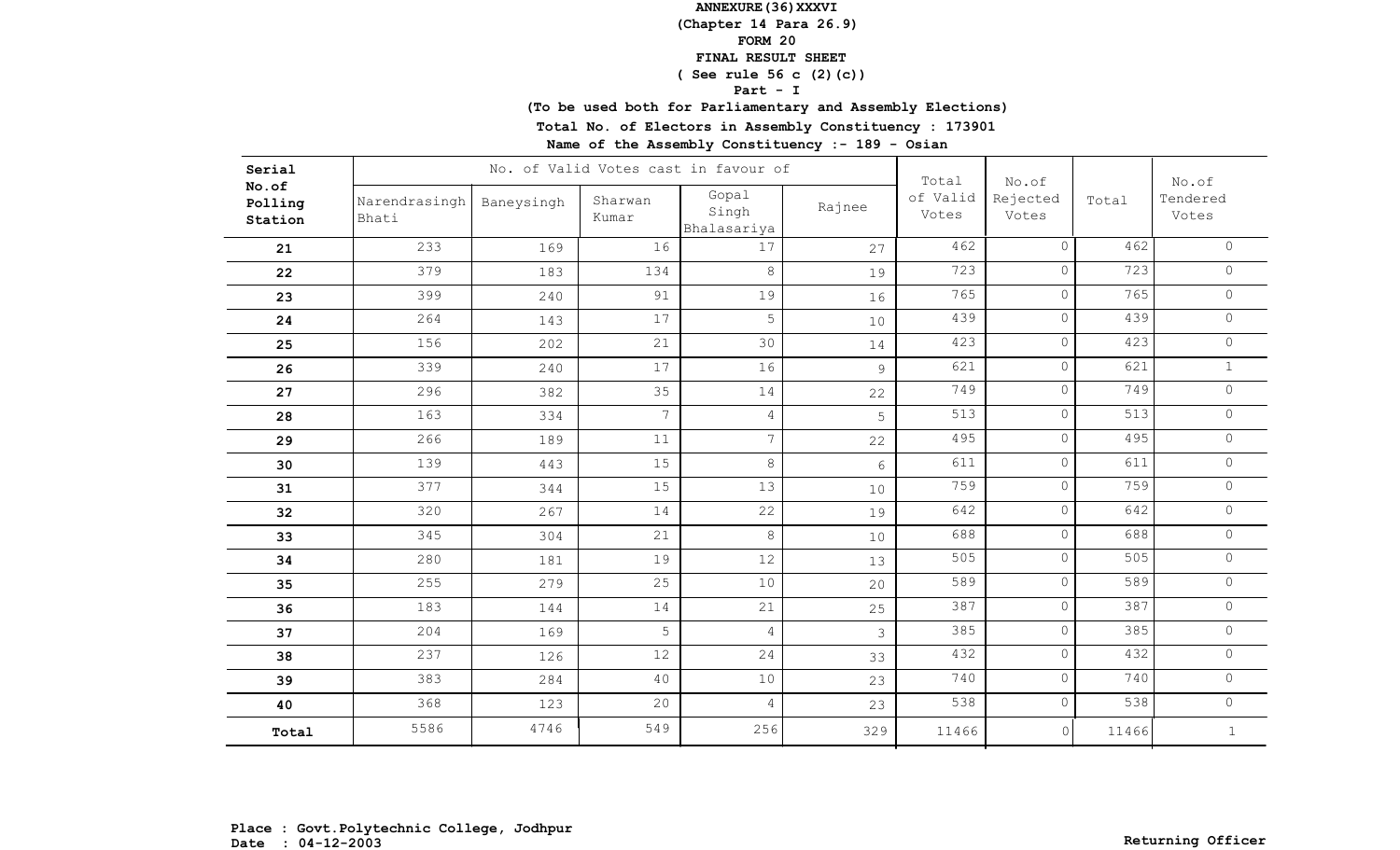**(Chapter 14 Para 26.9)**

**FORM 20**

 **FINAL RESULT SHEET**

 **( See rule 56 c (2)(c))**

**Part - I**

**(To be used both for Parliamentary and Assembly Elections)**

**Total No. of Electors in Assembly Constituency : 173901**

| Serial                      |                        |            | No. of Valid Votes cast in favour of |                               | Total          | No.of             |                   | No.of            |                     |
|-----------------------------|------------------------|------------|--------------------------------------|-------------------------------|----------------|-------------------|-------------------|------------------|---------------------|
| No.of<br>Polling<br>Station | Narendrasingh<br>Bhati | Baneysingh | Sharwan<br>Kumar                     | Gopal<br>Singh<br>Bhalasariya | Rajnee         | of Valid<br>Votes | Rejected<br>Votes | Total            | Tendered<br>Votes   |
| 41                          | 339                    | 225        | 11                                   | 10                            | 13             | 598               | $\overline{0}$    | 598              | $\circ$             |
| 42                          | 100                    | 322        | 12                                   | 11                            | $10$           | 455               | $\overline{0}$    | 455              | $\circ$             |
| 43                          | 293                    | 387        | 45                                   | 13                            | 26             | 764               | $\circ$           | 764              | $\circ$             |
| 44                          | 415                    | 366        | 31                                   | 11                            | 17             | 840               | $\circ$           | 840              | $\circ$             |
| 45                          | 160                    | 292        | 9                                    | 12                            | 21             | 494               | $\circ$           | 494              | $\overline{2}$      |
| 46                          | 350                    | 81         | $\overline{4}$                       | $\overline{7}$                | 21             | 463               | $\circ$           | 463              | $\circ$             |
| 47                          | 197                    | 504        | 10                                   | $6\,$                         | $\overline{7}$ | 724               | $\circ$           | 724              | $\circ$             |
| 48                          | 150                    | 501        | 43                                   | $\overline{7}$                | $\overline{7}$ | 708               | $\circ$           | 708              | $\circledcirc$      |
| 49                          | 171                    | 283        | 14                                   | $\mathfrak{Z}$                | $\mathfrak{Z}$ | 474               | $\circ$           | 474              | $\circ$             |
| 50                          | 243                    | 408        | 30                                   | $\mathfrak{Z}$                | 19             | 703               | $\circ$           | $\overline{703}$ | $\circ$             |
| 51                          | 90                     | 425        | 60                                   | 20                            | 18             | 613               | $\circ$           | 613              | $\circ$             |
| 52                          | 298                    | 276        | 23                                   | 12                            | 19             | 628               | $\circ$           | 628              | $\circ$             |
| 53                          | 167                    | 357        | 26                                   | 8                             | 18             | 576               | $\circ$           | 576              | $\circ$             |
| 54                          | 211                    | 235        | 29                                   | 11                            | 10             | 496               | $\circ$           | 496              | $\mathsf{O}$        |
| 55                          | 42                     | 192        | 16                                   | $\mathfrak{Z}$                | $\overline{7}$ | 260               | $\circ$           | 260              | $\circ$             |
| 56                          | 141                    | 429        | 10                                   | 17                            | $6\phantom{.}$ | 603               | $\circ$           | 603              | $\mathsf{O}\xspace$ |
| 57                          | 241                    | 259        | $\overline{7}$                       | $7\overline{ }$               | 7 <sup>7</sup> | 521               | $\circ$           | 521              | $\circ$             |
| 58                          | 181                    | 278        | 11                                   | $6\phantom{.}6$               | 7 <sup>7</sup> | 483               | $\circ$           | 483              | $\circ$             |
| 59                          | 210                    | 346        | 26                                   | 11                            | 20             | 613               | $\circ$           | 613              | $\circ$             |
| 60                          | 135                    | 140        | 41                                   | $\overline{7}$                | 6              | 329               | $\circ$           | 329              | $\circ$             |
| Total                       | 4134                   | 6306       | 458                                  | 185                           | 262            | 11345             | $\circ$           | 11345            | $\overline{2}$      |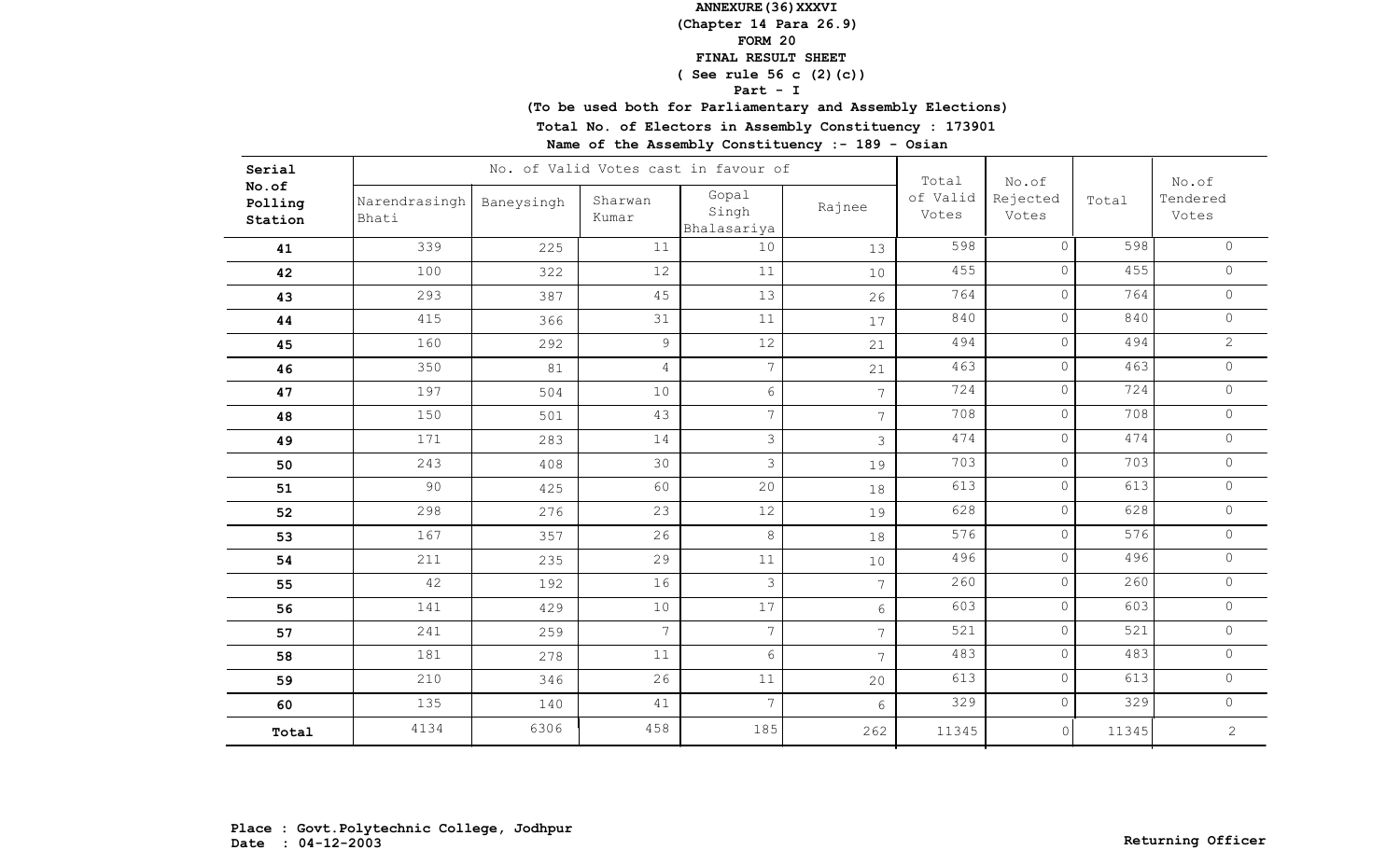**(Chapter 14 Para 26.9)**

**FORM 20**

 **FINAL RESULT SHEET**

# **( See rule 56 c (2)(c))**

**Part - I**

**(To be used both for Parliamentary and Assembly Elections)**

**Total No. of Electors in Assembly Constituency : 173901**

| Serial                      |                        |            | No. of Valid Votes cast in favour of | Total                         | No.of  |                   | No.of             |       |                   |
|-----------------------------|------------------------|------------|--------------------------------------|-------------------------------|--------|-------------------|-------------------|-------|-------------------|
| No.of<br>Polling<br>Station | Narendrasingh<br>Bhati | Baneysingh | Sharwan<br>Kumar                     | Gopal<br>Singh<br>Bhalasariya | Rajnee | of Valid<br>Votes | Rejected<br>Votes | Total | Tendered<br>Votes |
| 61                          | 305                    | 271        | 27                                   | 16                            | 27     | 646               | $\circ$           | 646   | $\circ$           |
| 62                          | 220                    | 332        | 45                                   | 14                            | 23     | 634               | $\circ$           | 634   | $\circ$           |
| 63                          | 287                    | 230        | $\mathcal{G}$                        | $\overline{2}$                | 5      | 533               | $\circ$           | 533   | $\circ$           |
| 64                          | 536                    | 184        | 10                                   | $6\overline{6}$               | 14     | 750               | $\circ$           | 750   | $\circ$           |
| 65                          | 362                    | 344        | 19                                   | 17                            | 19     | 761               | $\circ$           | 761   | $\circ$           |
| 66                          | 441                    | 312        | 21                                   | 15                            | 26     | 815               | $\circ$           | 815   | $\circ$           |
| 67                          | 203                    | 349        | 25                                   | 8                             | 13     | 598               | $\circ$           | 598   | $\mathbf{1}$      |
| 68                          | 105                    | 304        | 15                                   | 10                            | 8      | 442               | $\circ$           | 442   | $\circ$           |
| 69                          | 267                    | 259        | 10                                   | 17                            | 12     | 565               | $\circ$           | 565   | $\circ$           |
| 70                          | 157                    | 383        | 18                                   | 6                             | 9      | 573               | $\circ$           | 573   | $\circ$           |
| 71                          | 219                    | 325        | 26                                   | 43                            | 22     | 635               | $\circ$           | 635   | $\circ$           |
| 72                          | 121                    | 299        | 20                                   | 21                            | 19     | 480               | $\circ$           | 480   | $\circ$           |
| 73                          | 304                    | 231        | 16                                   | $7\overline{ }$               | 23     | 581               | $\circ$           | 581   | $\circ$           |
| 74                          | 201                    | 157        | 12                                   | $\overline{7}$                | $10$   | 387               | $\circ$           | 387   | $\circ$           |
| 75                          | 148                    | 490        | 24                                   | 17                            | 16     | 695               | $\circ$           | 695   | $\circ$           |
| 76                          | 381                    | 242        | 45                                   | 3                             | 28     | 699               | $\circ$           | 699   | $\circ$           |
| 77                          | 517                    | 276        | 30                                   | $\overline{4}$                | 20     | 847               | $\circ$           | 847   | $\circ$           |
| 78                          | 235                    | 334        | 22                                   | 8                             | 20     | 619               | $\circ$           | 619   | $\circ$           |
| 79                          | 294                    | 501        | $\overline{7}$                       | 10                            | 5      | 817               | $\circ$           | 817   | $1\,$             |
| 80                          | 287                    | 139        | 4                                    | $\overline{4}$                | 12     | 446               | $\circ$           | 446   | $\circ$           |
| Total                       | 5590                   | 5962       | 405                                  | 235                           | 331    | 12523             | $\circ$           | 12523 | $\mathbf{2}$      |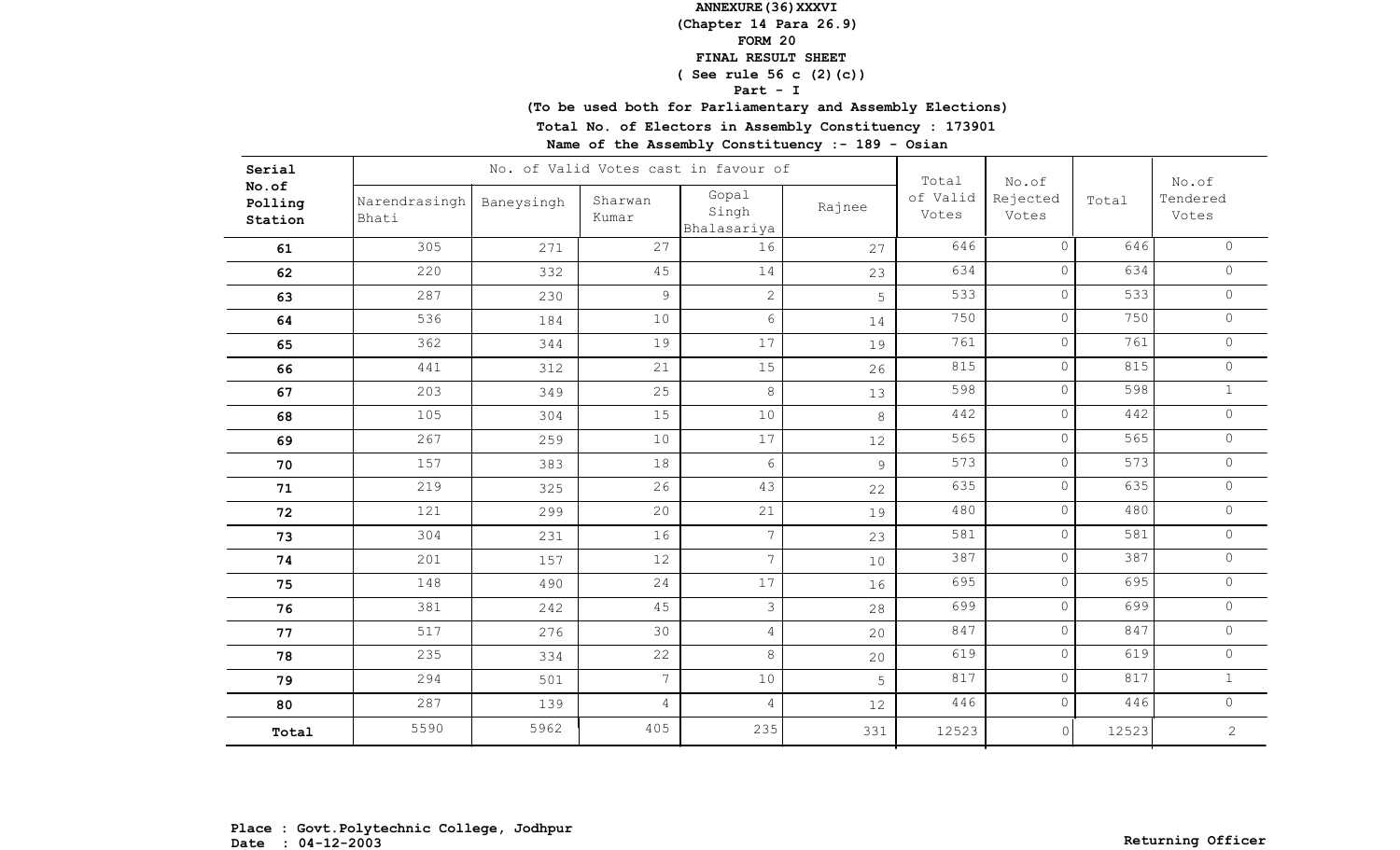**(Chapter 14 Para 26.9)**

**FORM 20**

#### **FINAL RESULT SHEET**

# **( See rule 56 c (2)(c))**

**Part - I**

**(To be used both for Parliamentary and Assembly Elections)**

**Total No. of Electors in Assembly Constituency : 173901**

| Serial                      |                        |            | No. of Valid Votes cast in favour of | Total                         | No.of          |                   | No.of             |       |                   |
|-----------------------------|------------------------|------------|--------------------------------------|-------------------------------|----------------|-------------------|-------------------|-------|-------------------|
| No.of<br>Polling<br>Station | Narendrasingh<br>Bhati | Baneysingh | Sharwan<br>Kumar                     | Gopal<br>Singh<br>Bhalasariya | Rajnee         | of Valid<br>Votes | Rejected<br>Votes | Total | Tendered<br>Votes |
| 81                          | 309                    | 198        | 4                                    | 10                            | 8              | 529               | $\circ$           | 529   | $\circ$           |
| 82                          | 169                    | 339        | 4                                    | 5                             | $\mathbf{1}$   | 518               | $\circ$           | 518   | $\circ$           |
| 83                          | 350                    | 430        | 33                                   | 57                            | 19             | 889               | $\circ$           | 889   | $\circ$           |
| 84                          | 527                    | 168        | 53                                   | 41                            | 13             | 802               | $\circ$           | 802   | $\circ$           |
| 85                          | 272                    | 415        | 34                                   | 42                            | 33             | 796               | $\circ$           | 796   | $\circ$           |
| 86                          | 202                    | 89         | 5                                    | 67                            | 9              | 372               | $\circ$           | 372   | $\circ$           |
| 87                          | 70                     | 164        | 325                                  | $\overline{9}$                | 13             | 581               | $\circ$           | 581   | $\circ$           |
| 88                          | 64                     | 436        | 157                                  | 3                             | $\mathbf{1}$   | 661               | $\circ$           | 661   | $\circ$           |
| 89                          | 124                    | 458        | 57                                   | $\overline{7}$                | 11             | 657               | $\circ$           | 657   | $\circ$           |
| 90                          | 117                    | 372        | 35                                   | 12                            | $6\phantom{a}$ | 542               | $\circ$           | 542   | $\circ$           |
| 91                          | 119                    | 277        | 29                                   | $\overline{4}$                | 10             | 439               | $\circ$           | 439   | $\circ$           |
| 92                          | 216                    | 287        | $\overline{9}$                       | 6                             | $8\,$          | 526               | $\circ$           | 526   | $\circ$           |
| 93                          | 169                    | 405        | $\overline{9}$                       | 11                            | $\overline{9}$ | 603               | $\circ$           | 603   | $\mathbb O$       |
| 94                          | 257                    | 276        | 27                                   | 9                             | 8              | 577               | $\circ$           | 577   | $\circ$           |
| 95                          | 42                     | 312        | 184                                  | 10                            | 12             | 560               | $\circ$           | 560   | $\circ$           |
| 96                          | 26                     | 524        | 13                                   | $\circ$                       | $\overline{0}$ | 563               | $\circ$           | 563   | $\circ$           |
| 97                          | 108                    | 116        | 322                                  | 13                            | 17             | 576               | $\circ$           | 576   | $\mathsf{O}$      |
| 98                          | 410                    | 217        | 152                                  | 19                            | 30             | 828               | $\circ$           | 828   | $\circ$           |
| 99                          | 154                    | 264        | 191                                  | 11                            | 15             | 635               | $\circ$           | 635   | $\circ$           |
| 100                         | 253                    | 260        | 28                                   | 17                            | 41             | 599               | $\circ$           | 599   | $\circ$           |
| Total                       | 3958                   | 6007       | 1671                                 | 353                           | 264            | 12253             | $\circ$           | 12253 | $\mathsf O$       |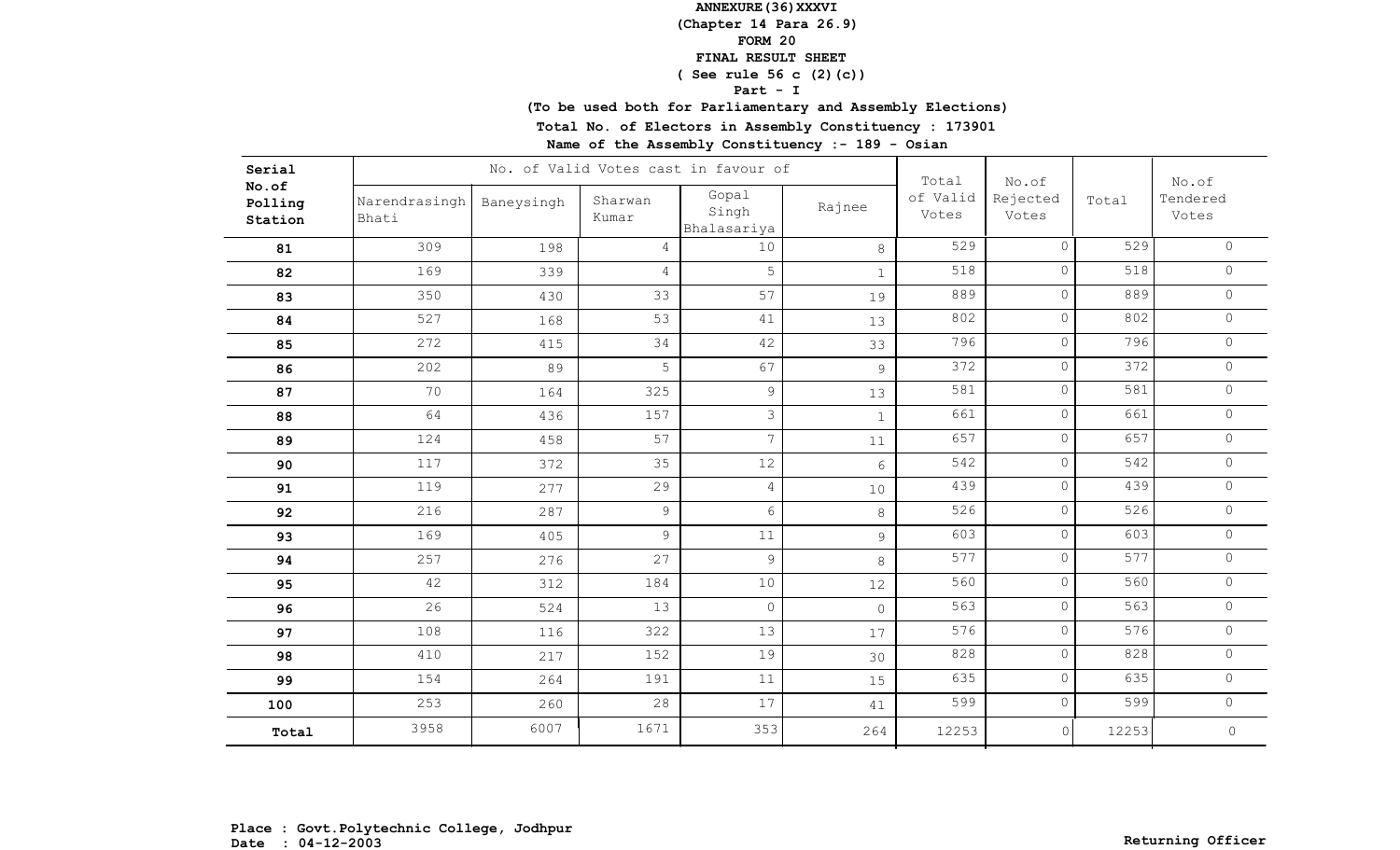**(Chapter 14 Para 26.9)**

**FORM 20**

#### **FINAL RESULT SHEET**

# **( See rule 56 c (2)(c))**

**Part - I**

**(To be used both for Parliamentary and Assembly Elections)**

**Total No. of Electors in Assembly Constituency : 173901**

| Serial                      |                        |            | No. of Valid Votes cast in favour of | Total                         | No.of          |                   | No.of             |       |                   |
|-----------------------------|------------------------|------------|--------------------------------------|-------------------------------|----------------|-------------------|-------------------|-------|-------------------|
| No.of<br>Polling<br>Station | Narendrasingh<br>Bhati | Baneysingh | Sharwan<br>Kumar                     | Gopal<br>Singh<br>Bhalasariya | Rajnee         | of Valid<br>Votes | Rejected<br>Votes | Total | Tendered<br>Votes |
| 101                         | 232                    | 230        | 26                                   |                               | 22             | 517               | $\circ$           | 517   | $\circ$           |
| 102                         | 351                    | 341        | 34                                   | 11                            | 24             | 761               | $\circ$           | 761   | $\circ$           |
| 103                         | 160                    | 536        | 38                                   | 11                            | 23             | 768               | $\overline{0}$    | 768   | $\mathsf{O}$      |
| 104                         | 320                    | 275        | 10                                   | $\sqrt{4}$                    | $\overline{7}$ | 616               | $\overline{0}$    | 616   | $\circ$           |
| 105                         | 139                    | 416        | 38                                   | 9                             | 20             | 622               | $\circ$           | 622   | $\mathsf{O}$      |
| 106                         | 159                    | 609        | 46                                   | 20                            | 33             | 867               | $\circ$           | 867   | $\circ$           |
| 107                         | 416                    | 384        | 30                                   | 17                            | 43             | 890               | $\circ$           | 890   | $\circ$           |
| 108                         | 290                    | 439        | 37                                   | 12                            | 25             | 803               | $\circ$           | 803   | $\circ$           |
| 109                         | 319                    | 338        | 28                                   | 33                            | 63             | 781               | $\circ$           | 781   | $\circ$           |
| 110                         | 96                     | 573        | 28                                   | 15                            | 39             | 751               | $\circ$           | 751   | $\circ$           |
| 111                         | 266                    | 265        | 18                                   | 11                            | 12             | 572               | $\circ$           | 572   | $\circ$           |
| 112                         | 110                    | 268        | 24                                   | 8                             | 15             | 425               | $\circ$           | 425   | $\circ$           |
| 113                         | 228                    | 502        | 27                                   | 16                            | 17             | 790               | $\circ$           | 790   | $\circ$           |
| 114                         | 219                    | 469        | 177                                  | 37                            | 53             | 955               | $\circ$           | 955   | $\circ$           |
| 115                         | 385                    | 197        | 14                                   | 17                            | 18             | 631               | $\circ$           | 631   | $\circ$           |
| 116                         | 359                    | 242        | 20                                   | 39                            | 25             | 685               | $\circ$           | 685   | $\circ$           |
| 117                         | 85                     | 69         | 13                                   | 452                           | 36             | 655               | $\circ$           | 655   | $\mathbf{1}$      |
| 118                         | 173                    | 438        | 11                                   | 108                           | 15             | 745               | $\circ$           | 745   | $\circ$           |
| 119                         | 82                     | 390        | 12                                   | 17                            | 11             | 512               | $\circ$           | 512   | $\circ$           |
| 120                         | 207                    | 412        | 10                                   | 25                            | 23             | 677               | $\circ$           | 677   | $\circ$           |
| Total                       | 4596                   | 7393       | 641                                  | 869                           | 524            | 14023             | $\circ$           | 14023 | $\mathbf{1}$      |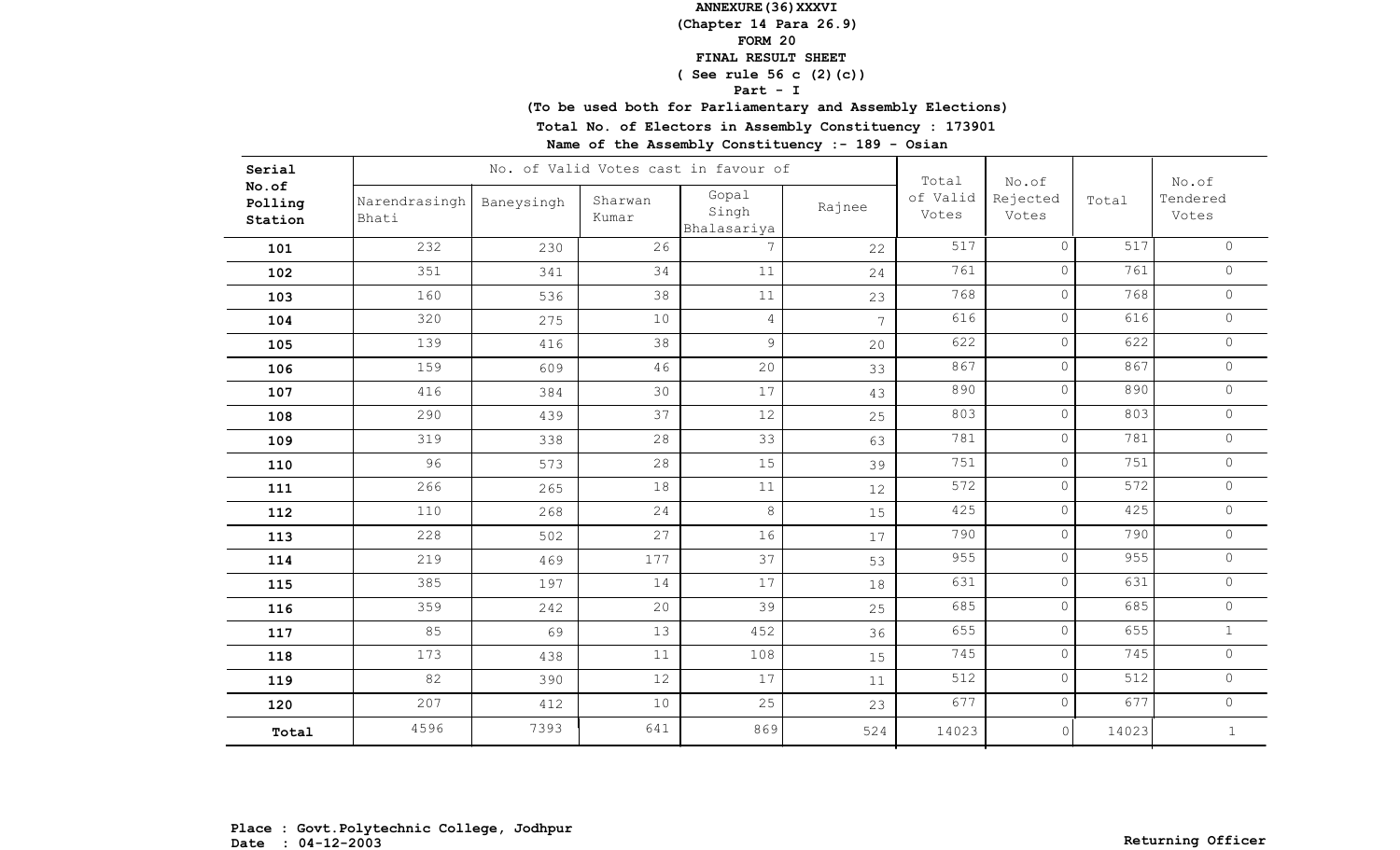**(Chapter 14 Para 26.9)**

**FORM 20**

 **FINAL RESULT SHEET**

 **( See rule 56 c (2)(c))**

**Part - I**

**(To be used both for Parliamentary and Assembly Elections)**

**Total No. of Electors in Assembly Constituency : 173901**

| Serial                      |                        |            | No. of Valid Votes cast in favour of |                               | Total          | No.of             |                   | No.of            |                   |
|-----------------------------|------------------------|------------|--------------------------------------|-------------------------------|----------------|-------------------|-------------------|------------------|-------------------|
| No.of<br>Polling<br>Station | Narendrasingh<br>Bhati | Baneysingh | Sharwan<br>Kumar                     | Gopal<br>Singh<br>Bhalasariya | Rajnee         | of Valid<br>Votes | Rejected<br>Votes | Total            | Tendered<br>Votes |
| 121                         | 183                    | 379        | 81                                   | 15                            | 9              | 667               | $\overline{0}$    | 667              | $\circ$           |
| 122                         | 280                    | 430        | 60                                   | 9                             | 10             | 789               | $\circ$           | 789              | $\circ$           |
| 123                         | 310                    | 275        | 13                                   | $\overline{2}$                | $\overline{7}$ | 607               | $\circ$           | 607              | $\circ$           |
| 124                         | 198                    | 362        | 16                                   | 12                            | 13             | 601               | $\circ$           | 601              | $\circ$           |
| 125                         | 131                    | 419        | 14                                   | 6                             | 8              | 578               | $\circ$           | 578              | $\circ$           |
| 126                         | 171                    | 289        | 8                                    | 5                             | 8              | 481               | $\circ$           | 481              | $\circ$           |
| 127                         | 127                    | 338        | 16                                   | 9                             | 17             | 507               | $\circ$           | 507              | $\circ$           |
| 128                         | 231                    | 361        | $\overline{7}$                       | $\overline{7}$                | 5              | 611               | $\circ$           | 611              | $\circ$           |
| 129                         | 116                    | 551        | 18                                   | $\circ$                       | 12             | 697               | $\circ$           | 697              | $\circ$           |
| 130                         | 341                    | 294        | 20                                   | 10                            | 17             | 682               | $\circ$           | 682              | $\circ$           |
| 131                         | 301                    | 286        | 16                                   | 9                             | 23             | 635               | $\circ$           | 635              | $\circ$           |
| 132                         | 223                    | 370        | 20                                   | 15                            | 26             | 654               | $\circ$           | 654              | $\circ$           |
| 133                         | 272                    | 150        | 42                                   | $\overline{4}$                | 6              | 474               | $\circ$           | 474              | $\circ$           |
| 134                         | 281                    | 208        | 28                                   | 10                            | 4              | 531               | $\circ$           | $\overline{531}$ | $\circ$           |
| 135                         | 258                    | 345        | $\mathbf{1}$                         | 31                            | 5              | 640               | $\circ$           | 640              | $\circ$           |
| 136                         | 452                    | 304        | 56                                   | 12                            | 19             | 843               | $\circ$           | 843              | $\circ$           |
| 137                         | 552                    | 121        | 5                                    | 3                             | 27             | 708               | $\circ$           | 708              | $\circ$           |
| 138                         | 179                    | 401        | $\overline{2}$                       | $\overline{c}$                | 3              | 587               | $\circ$           | 587              | $\overline{3}$    |
| 139                         | 464                    | 87         | $\overline{7}$                       | 5                             | 20             | 583               | $\circ$           | 583              | $\circ$           |
| 140                         | 403                    | 155        | 35                                   | 9                             | 22             | 624               | $\circ$           | 624              | $\circ$           |
| Total                       | 5473                   | 6125       | 465                                  | 175                           | 261            | 12499             | $\circ$           | 12499            | 3                 |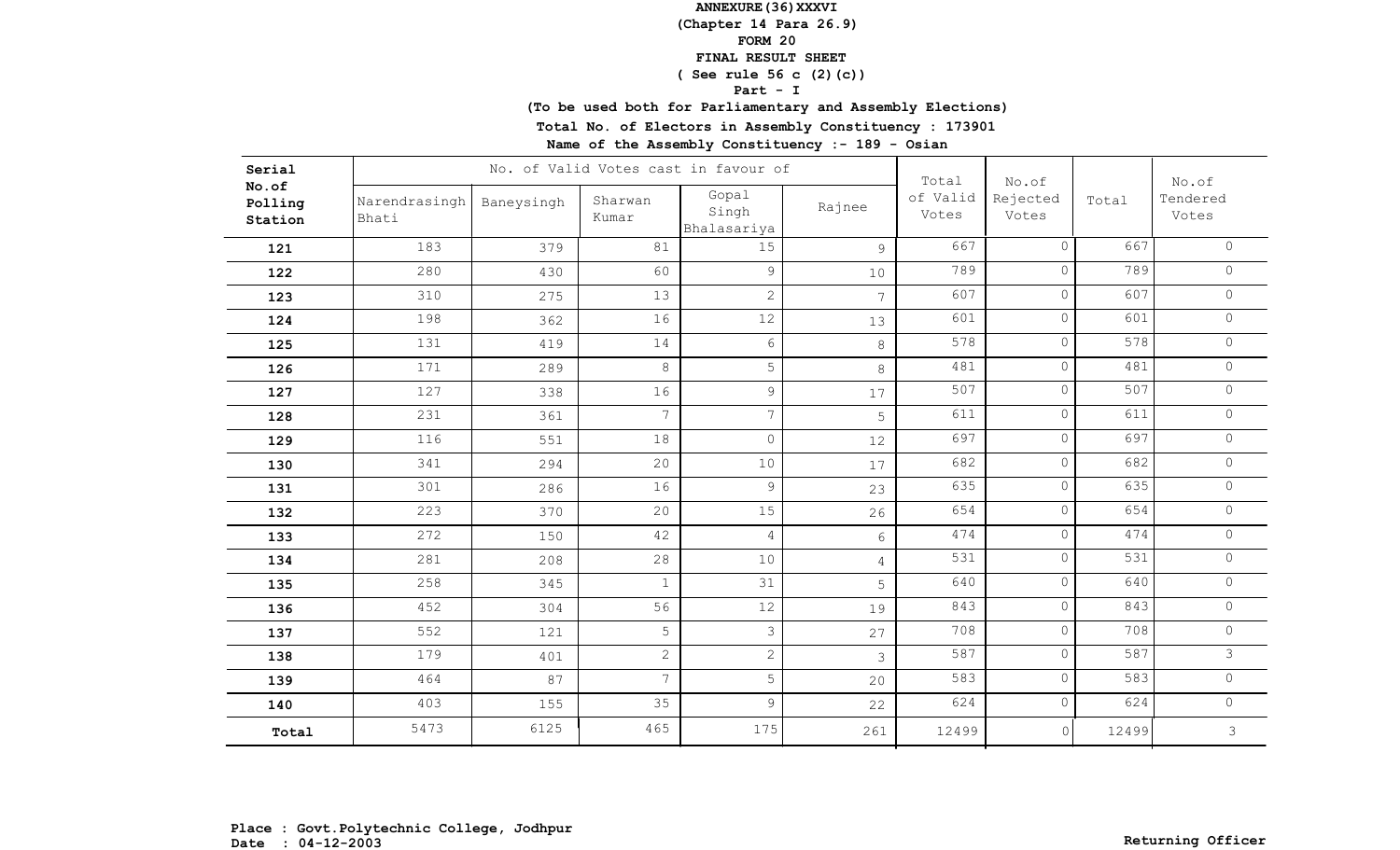**(Chapter 14 Para 26.9)**

**FORM 20**

 **FINAL RESULT SHEET**

 **( See rule 56 c (2)(c))**

**Part - I**

**(To be used both for Parliamentary and Assembly Elections)**

**Total No. of Electors in Assembly Constituency : 173901**

| Serial                      |                        |            | No. of Valid Votes cast in favour of |                               | Total          | No.of             |                   | No.of |                   |
|-----------------------------|------------------------|------------|--------------------------------------|-------------------------------|----------------|-------------------|-------------------|-------|-------------------|
| No.of<br>Polling<br>Station | Narendrasingh<br>Bhati | Baneysingh | Sharwan<br>Kumar                     | Gopal<br>Singh<br>Bhalasariya | Rajnee         | of Valid<br>Votes | Rejected<br>Votes | Total | Tendered<br>Votes |
| 141                         | 170                    | 305        | 11                                   | $\overline{2}$                | 3              | 491               | $\overline{0}$    | 491   | $\circ$           |
| 142                         | 349                    | 305        | 38                                   | 9                             | 21             | 722               | $\overline{0}$    | 722   | $\circ$           |
| 143                         | 443                    | 413        | 12                                   | 14                            | 29             | 911               | $\circ$           | 911   | $\circ$           |
| 144                         | 280                    | 485        | 15                                   | 15                            | 10             | 805               | $\circ$           | 805   | $\circ$           |
| 145                         | 532                    | 240        | 72                                   | 18                            | 35             | 897               | $\circ$           | 897   | $\circ$           |
| 146                         | 503                    | 266        | 31                                   | 54                            | 31             | 885               | $\circ$           | 885   | $\circ$           |
| 147                         | 126                    | 215        | 42                                   | 14                            | 5              | 402               | $\circ$           | 402   | $\circ$           |
| 148                         | 111                    | 149        | 49                                   | 50                            | 14             | 373               | $\circ$           | 373   | $\circledcirc$    |
| 149                         | 306                    | 266        | 11                                   | 12                            | 6              | 601               | $\circ$           | 601   | $\circ$           |
| 150                         | 158                    | 284        | 55                                   | 25                            | 47             | 569               | $\circ$           | 569   | $\circ$           |
| 151                         | 229                    | 281        | 81                                   | 32                            | 10             | 633               | $\circ$           | 633   | $\circ$           |
| 152                         | 395                    | 109        | 206                                  | $\overline{4}$                | 8              | 722               | $\circ$           | 722   | $\circ$           |
| 153                         | 481                    | 172        | 36                                   | 10                            | 30             | 729               | $\circ$           | 729   | $\circ$           |
| 154                         | 494                    | 128        | 57                                   | 12                            | 22             | 713               | $\circ$           | 713   | $\circ$           |
| 155                         | 392                    | 150        | 33                                   | $11$                          | 28             | 614               | $\circ$           | 614   | $\circ$           |
| 156                         | 389                    | 171        | $\overline{7}$                       | $6\phantom{.}6$               | 18             | 591               | $\circ$           | 591   | $\circ$           |
| 157                         | 234                    | 294        | 14                                   | 9                             | 7 <sup>1</sup> | 558               | $\circ$           | 558   | $\circ$           |
| 158                         | 351                    | 110        | 5                                    | $\overline{2}$                | 5              | 473               | $\circ$           | 473   | $\circ$           |
| 159                         | 530                    | 188        | 11                                   | 11                            | 21             | 761               | $\circ$           | 761   | $\circ$           |
| 160                         | 432                    | 203        | 44                                   | 21                            | 24             | 724               | $\circ$           | 724   | $\circ$           |
| Total                       | 6905                   | 4734       | 830                                  | 331                           | 374            | 13174             | $\circ$           | 13174 | $\mathbb O$       |